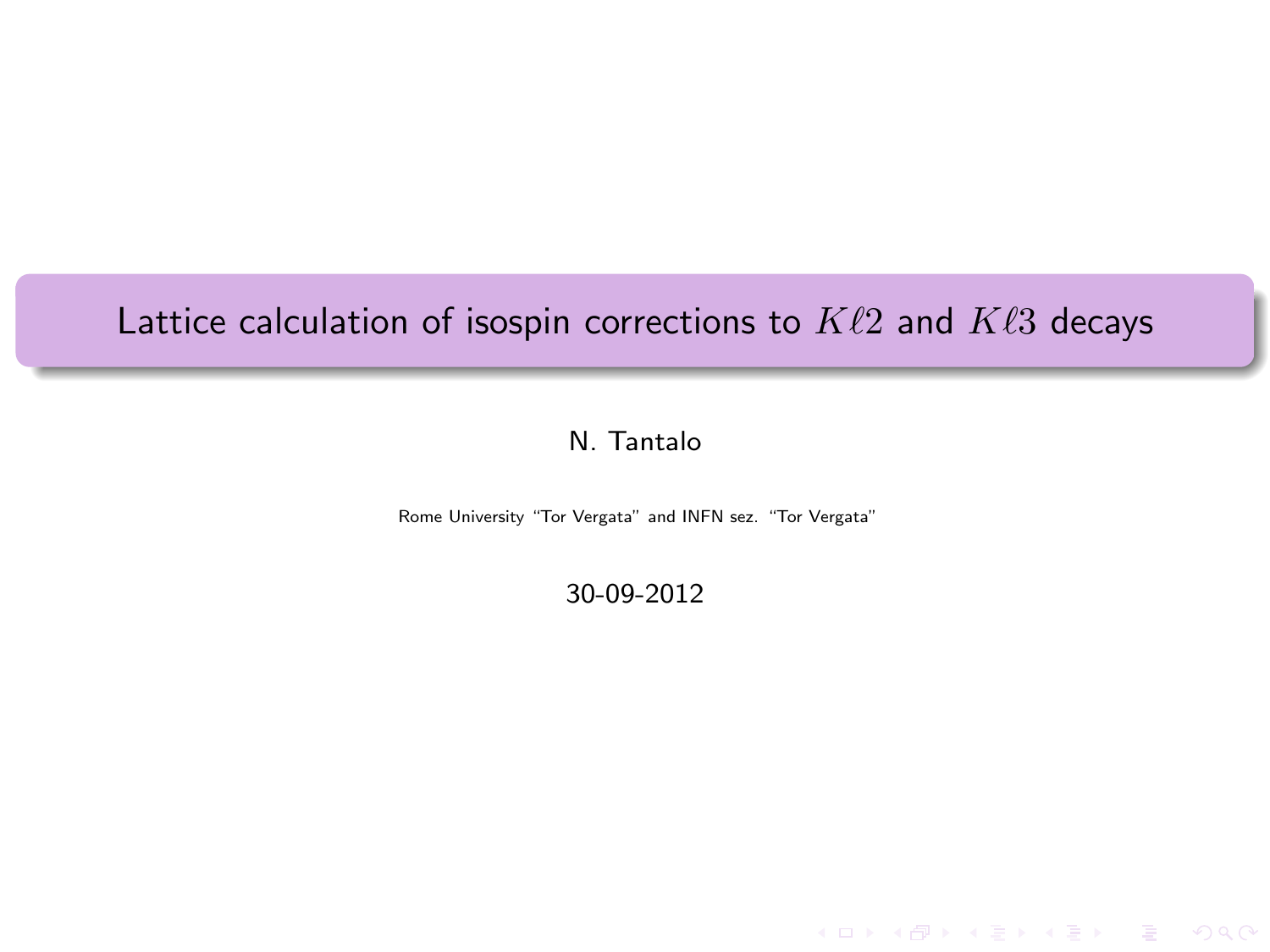- $\bullet$  among the questions left open by the standard model there is the origin of flavour
- $\bullet$  the two lightest quarks, the up and the down, have different masses and different electric charges
- **O** nevertheless

$$
\frac{m_d - m_u}{\Lambda_{QCD}} \ll 1
$$
  

$$
(e_u - e_d)\alpha_{em} \ll 1
$$

 $\bullet$  for these reasons the group of rotations in this flavour space is a good and very useful approximate symmetry of the real world



KED KAP KED KED E LOQO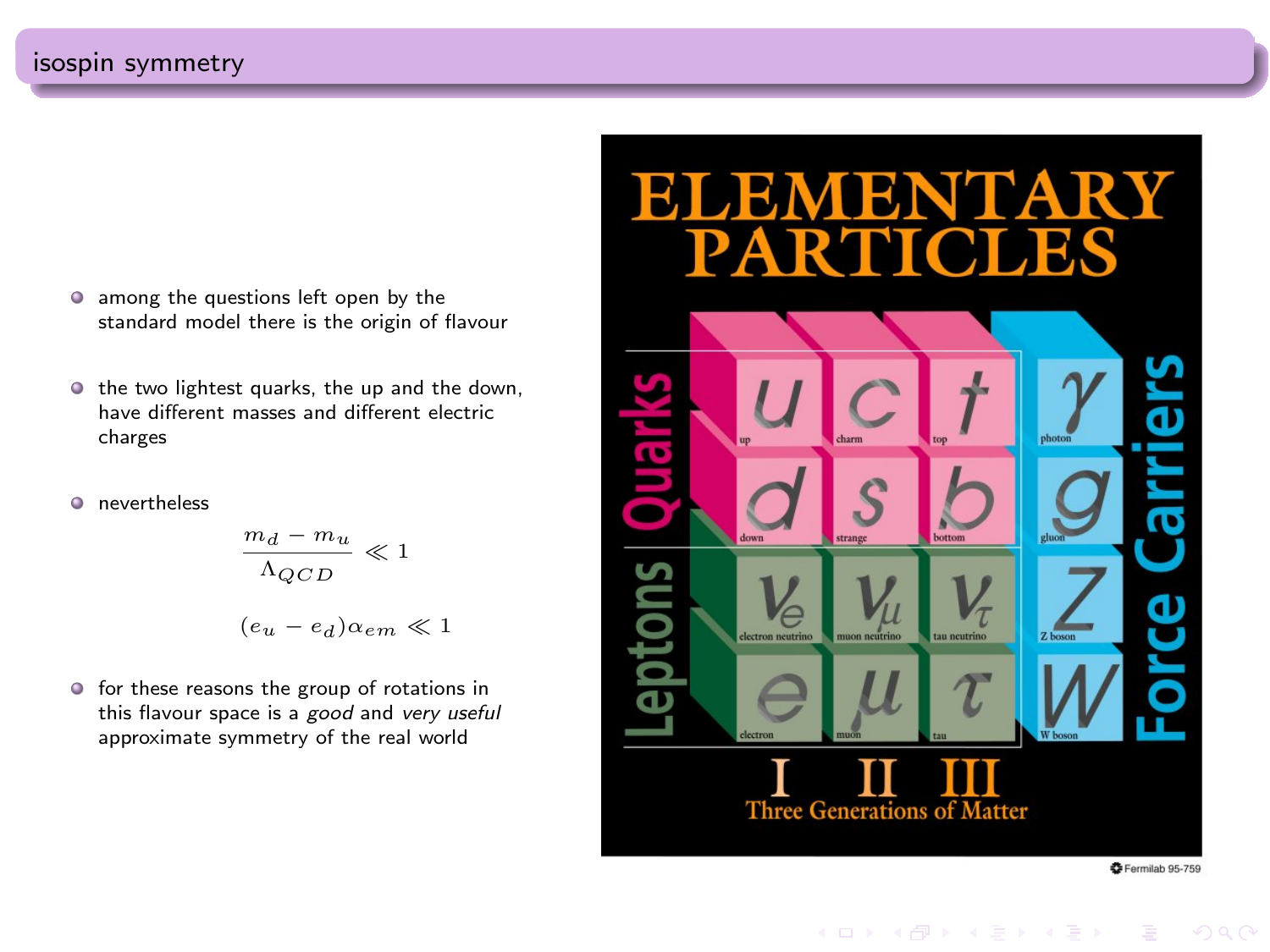we do have a lot of precise experimental measurements in the quark flavour sector of the standard model that, combined with CKM unitarity (first row), allow us to measure hadronic matrix elements

M.Antonelli et al. Eur.Phys.J.C69 (2010) G.Colangelo talk at Lattice2012 V.Cirigliano talk

$$
\begin{cases}\n\left| \frac{V_{us}F_K}{V_{ud}F_{\pi}} \right| = 0.2758(5) \\
\left| V_{us}F_{+}^{K\pi}(0) \right| = 0.2163(5)\n\end{cases}\n\qquad \qquad \begin{cases}\n\left| V_{ud} \right|^{2} + \left| V_{us} \right|^{2} = 1 \\
\left| V_{ud} \right| = 0.97425(22)\n\end{cases}
$$

where  $|V_{ud}|$  comes by combining 20 super-allowed nuclear  $\beta$ -decays and  $|V_{ub}|$  has been neglected because smaller than the uncertainty on the other terms, combine to give

> $|V_{us}| = 0.22544(95)$  $F_+^{K\pi}(0) = 0.9595(46)$  $F_K$  $\frac{\pi}{F_{\pi}}$  = 1.1919(57) 0.96 0.97 0.98 0.99 1 1.01  $V_{ud}$ 0.220 0.225 0.230 V us lattice result for  $f_*(0), N_f = 2*1$ <br>lattice result for  $f_{\sqrt{t}_n}, N_f = 2*1$  $N = 2+1$ lattice result for  $f_*(0)$ ,  $N_f = 2$ lattice results for N  $= 2+1$  combined lattice result for  $f_{\chi}/f_{\pi}$ , N<sub>f</sub> = 2 lattice results for  $N_f = 2$  combined unitarity nuclear β decay

lattice QCD is still needed to postdict these quantities and, in case, to falsify the standard model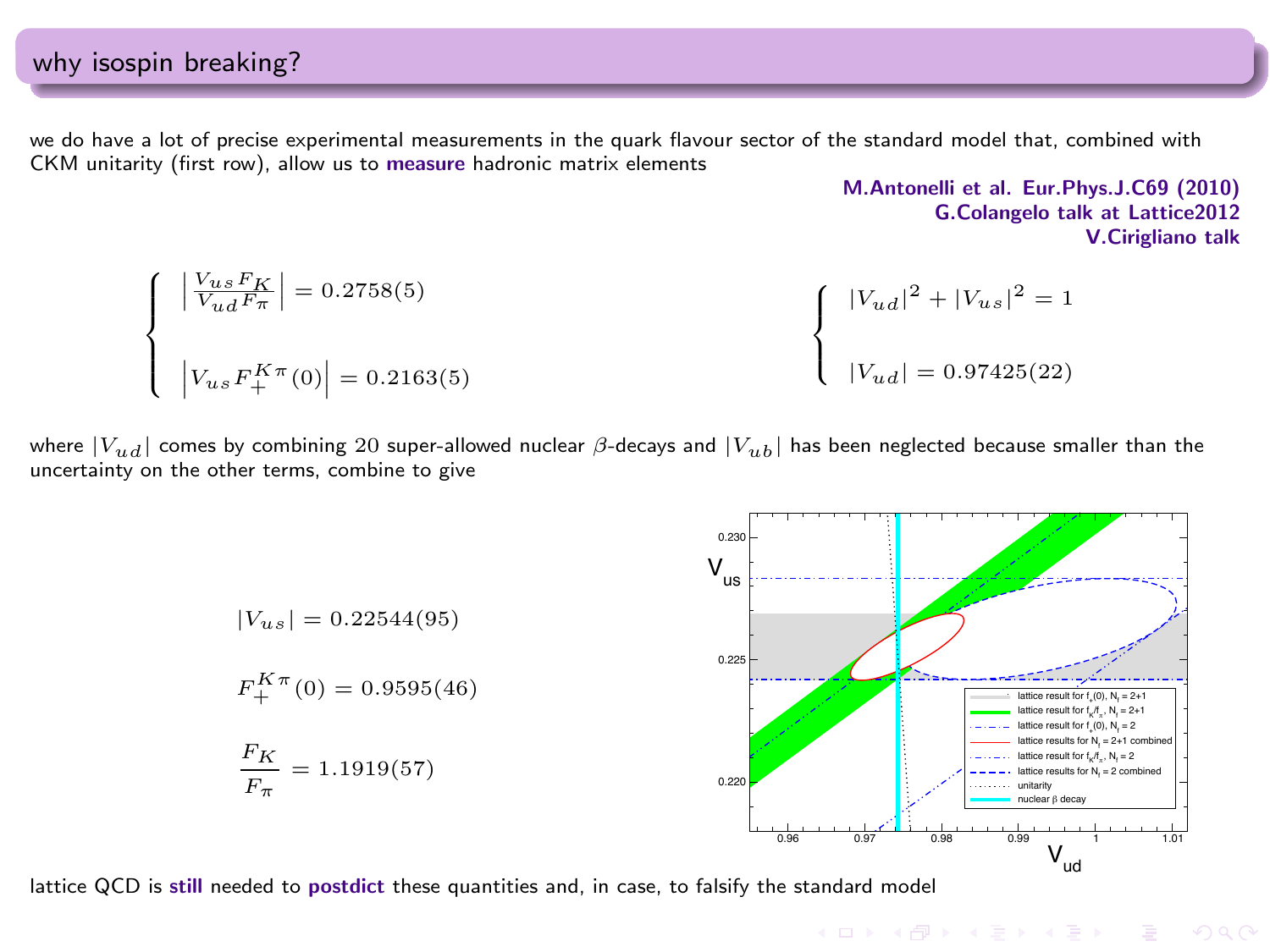concerning theoretical predictions, and lattice QCD in particular, these matrix elements are among the well known quantities FALG Eur.Phys.J. C71 (2011) G.Colangelo talk at Lattice2012

J.Laiho and A.Juttner talks



 $\ddot{r}$  + (c) = 0.000(c)  $\ddot{r}$  = 1.1.00(c)  $\ddot{r}$  = 1.1.00(c)  $\ddot{r}$  = 0.0000 to do better we should include effects that we have been neglecting up to now. . .<br>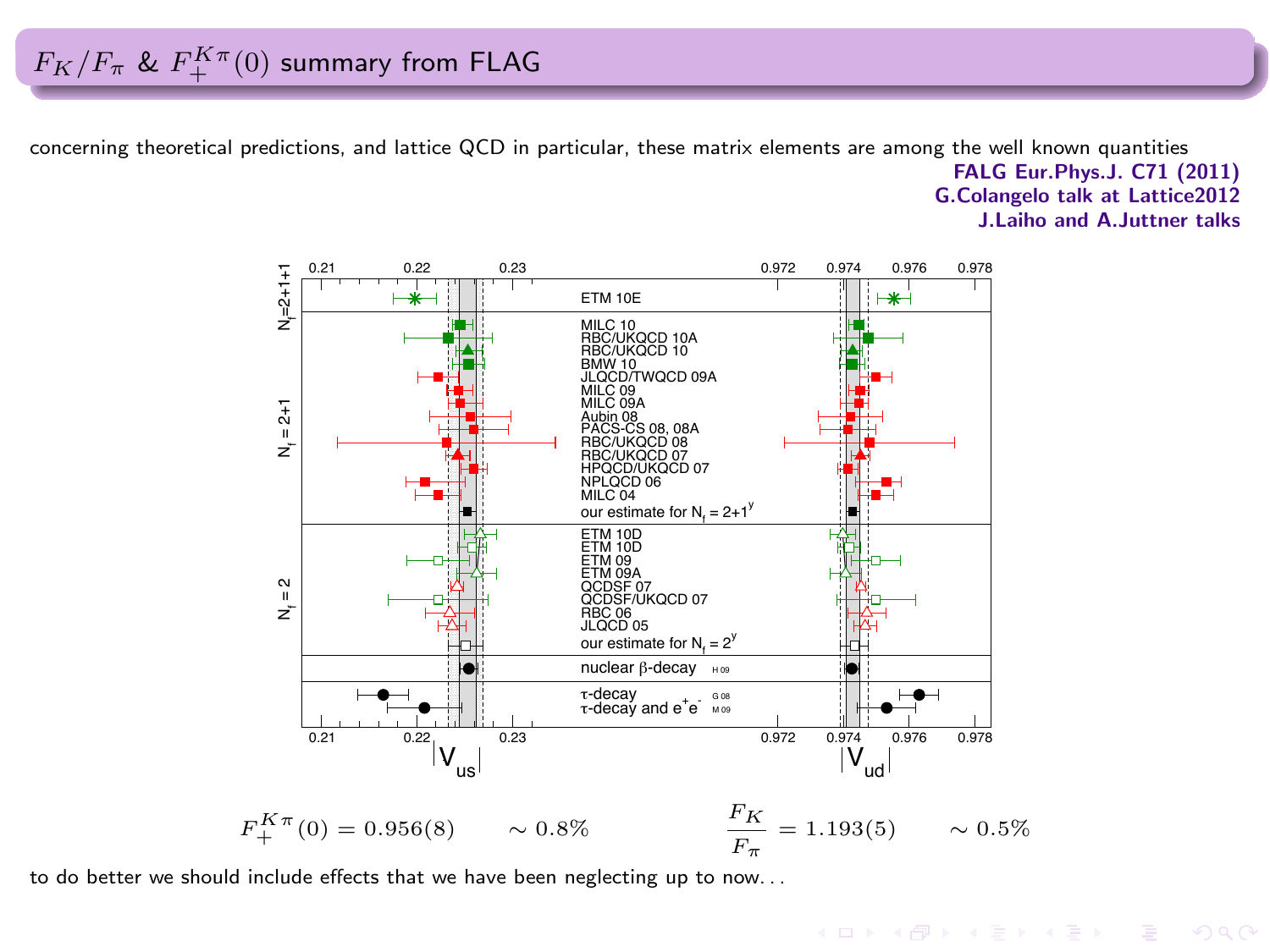$F_K/F_\pi$  &  $F_+^{K\pi}(q^2)$  beyond the isospin limit

 $\bullet$  it is useful to *divide* the isospin breaking effects into strong and electromagnetic ones,



in the particular and (lucky) case of these observables, the correction to the isospin symmetric limit due to the difference of the up and down quark masses (QCD) can be estimated in chiral perturbation theory,

$$
\left\{ \begin{array}{l} F_+^{K\pi}(0) = 0.956(8) \qquad \sim 0.8\% \\ \\ \left( \frac{F_+^{K^+\pi^0}(q^2)}{F_+^{K^0\pi^-(q^2)}} - 1 \right)_{QCD} = 0.029(4) \end{array} \right. \qquad \left\{ \begin{array}{l} \frac{F_K}{F_\pi} = 1.193(5) \qquad \sim 0.5\% \\ \\ \left( \frac{F_K^{K^+/F_\pi^+}}{F_K^{K^+/F_\pi^+}} - 1 \right)_{QCD} = -0.0022(6) \end{array} \right.
$$

A. Kastner, H. Neufeld Eur.Phys.J.C57 (2008)

V. Cirigliano, H. Neufeld Phys.Lett. B700 (2011)

**KORKARK (ERKER) EL POLO** 

we need first principle lattice QCD calculations to avoid uncertainties coming from the effective theory

 $\bullet$  but the home message is: reducing the error on these quantities without taking into account isospin breaking is useless...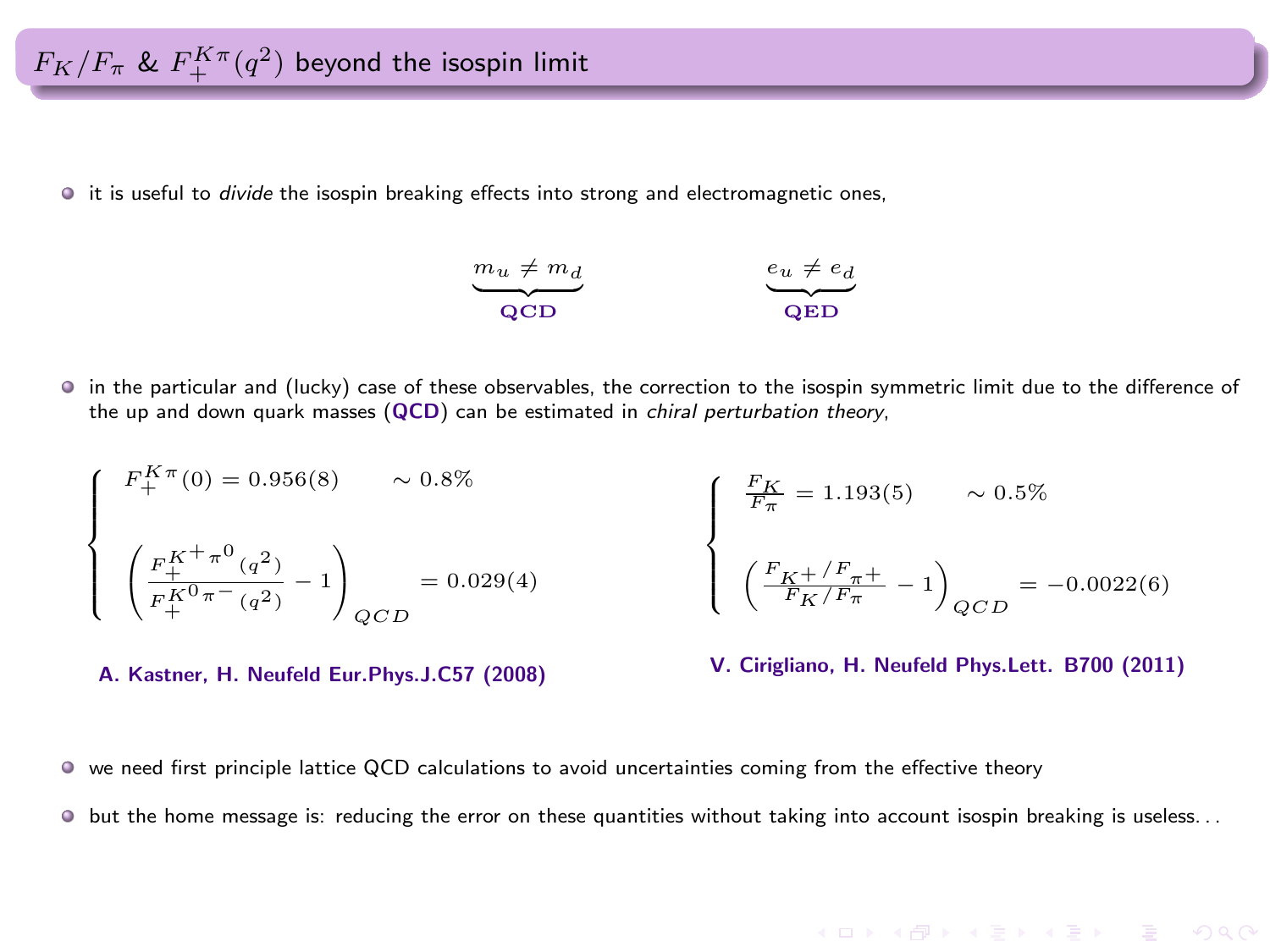# RM123 JHEP 1204 (2012)

Giulia M. de Divitiis Rome University "Tor Vergata" & INFN Petros Dimopoulos Rome University "Tor Vergata" & INFN Roberto Frezzotti Rome University "Tor Vergata" & INFN Vittorio Lubicz Rome University "Roma Tre" & INFN Guido Martinelli SISSA & INFN Roberto Petronzio Rome University "Tor Vergata" & INFN Giancarlo Rossi Rome University "Tor Vergata" & INFN Francesco Sanfilippo LPT & Université Paris Sud Silvano Simula INFN "Roma Tre" Nazario Tantalo Rome University "Tor Vergata" & INFN Cecilia tarantino Rome University "Roma Tre" & INFN

**KOD KARD KED KED E YORA**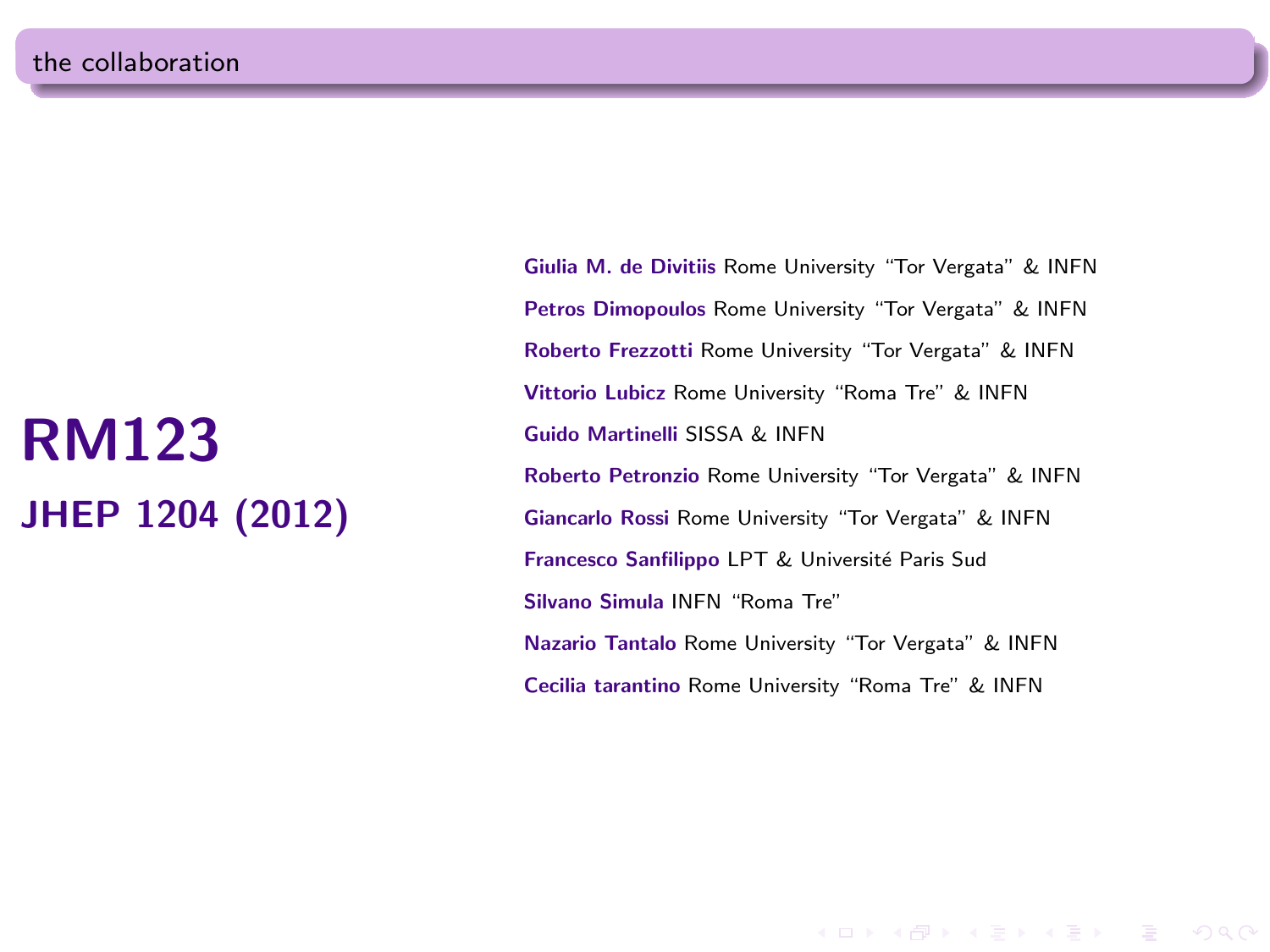- $\bullet$  the calculation of QED isospin breaking effects on the lattice it has been done for the first time in Duncan, Eichten, Thacker, Phys. Rev. Lett. 76 (1996)
- the gauge potential is sampled directly, the QED links are obtained by exponentiation and the QCD links are replaced by  $U_{\mu}(x) \rightarrow e^{iA_{\mu}(x)} U_{\mu}(x)$

. . . MILC Collaboration, PoS LATTICE2008 (2008) 127 T.Blum et al. Phys. Rev. D82 (2010) [BMW Collaboration] PoS LATTICE2010 (2010) 121 [T. Ishikawa et al.] Phys. Rev. Lett. 109 (2012)

KED KAP KED KED E VOQO

- $\bullet$  because the photons are massless and unconfined this approach may introduce large finite volume effects. . . we shall come back on QED effects later in this talk
- $\bullet$  the calculation of QCD isospin breaking effects on the lattice poses a problem

$$
Z = \int DUD\psi e^{-S_g[U]+S_f[U;m_u,m_d]}
$$
  
= 
$$
\int DU e^{-S_g[U]} \underbrace{\det(D[U]+m_u) \ \det(D[U]+m_d)}_{\text{must be real and } >0}
$$

furthermore the effect is very small and it can be extremely difficult to see it with limited statistical accuracy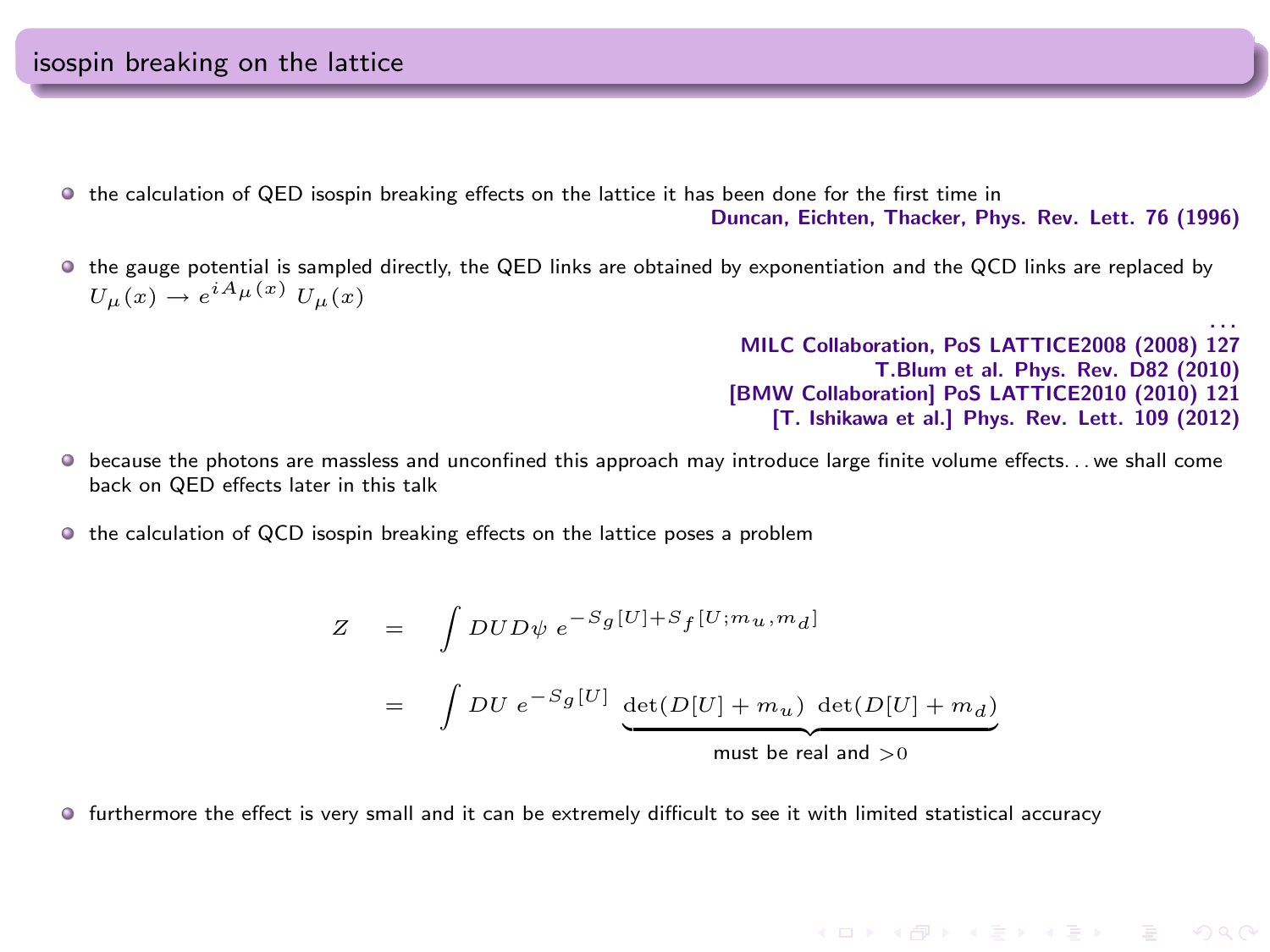$\bullet$  our idea is to calculate QCD isospin corrections at first order in  $\Delta m_{ud} = (m_d - m_u)/2$ :

$$
S \quad = \quad \bar{u} \left( D[U] + m_u \right) u + \bar{d} \left( D[U] + m_d \right) d
$$

$$
\qquad \qquad = \quad \underbrace{\bar{u}\left(D[U]+m_{ud}\right)u+\bar{d}\left(D[U]+m_{ud}\right)d}_{S_0} - \overbrace{\frac{m_d-m_u}{2}(\bar{u}u-\bar{d}d)}^{\Delta m_{ud}\bar{\bf S}}\\[2ex] \label{eq:4.10}
$$

 $\bullet$  the calculation of an observable proceeds as follows

$$
\langle \mathcal{O} \rangle - \Delta \langle \mathcal{O} \rangle = \frac{\int DU e^{-S_g[U] - S_0[U] + \Delta m_{ud}\hat{S}}}{\int DU e^{-S_g[U] - S_0[U] + \Delta m_{ud}\hat{S}}} = \frac{\int DU e^{-S_g[U] - S_f^0[U]} \left(1 + \Delta m_{ud}\hat{S}\right) \mathcal{O}}{\int DU e^{-S_g[U] - S_f^0[U]} \left(1 + \Delta m_{ud}\hat{S}\right)}
$$

$$
= \langle \mathcal{O} \rangle + \Delta m_{ud} \langle \hat{S} \mathcal{O} \rangle - \underbrace{\Delta m_{ud} \langle \hat{S} \rangle}_{=0}
$$

KID KAR KERKER E 1990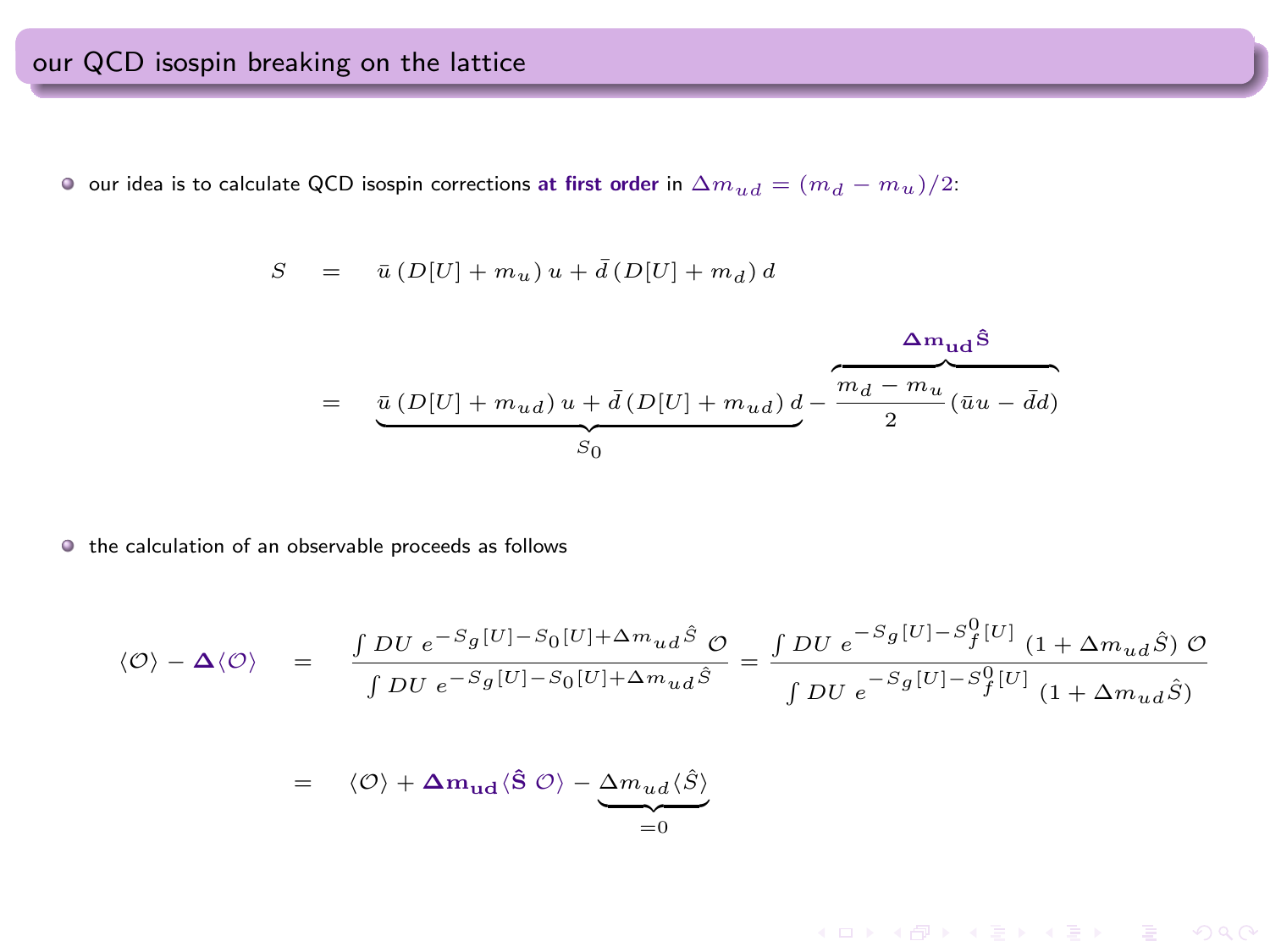$\bullet$  to insert  $\bar{u}u-\bar{d}d$  within a correlation function amounts (after fermionic Wick contractions) to calculate the same observables but with light propagators squared

$$
S_u = \frac{1}{D[U] + m_{ud} - \Delta m_{ud}} = \frac{1}{D[U] + m_{ud}} + \frac{\Delta m_{ud}}{(D[U] + m_{ud})^2}
$$
  

$$
S_d = \frac{1}{D[U] + m_{ud} + \Delta m_{ud}} = \frac{1}{D[u] + m_{ud}} - \frac{\Delta m_{ud}}{(D[U] + m_{ud})^2}
$$

 $\bullet$  relations that can be represented diagrammatically as



**KEY KAR KERKER E YAN**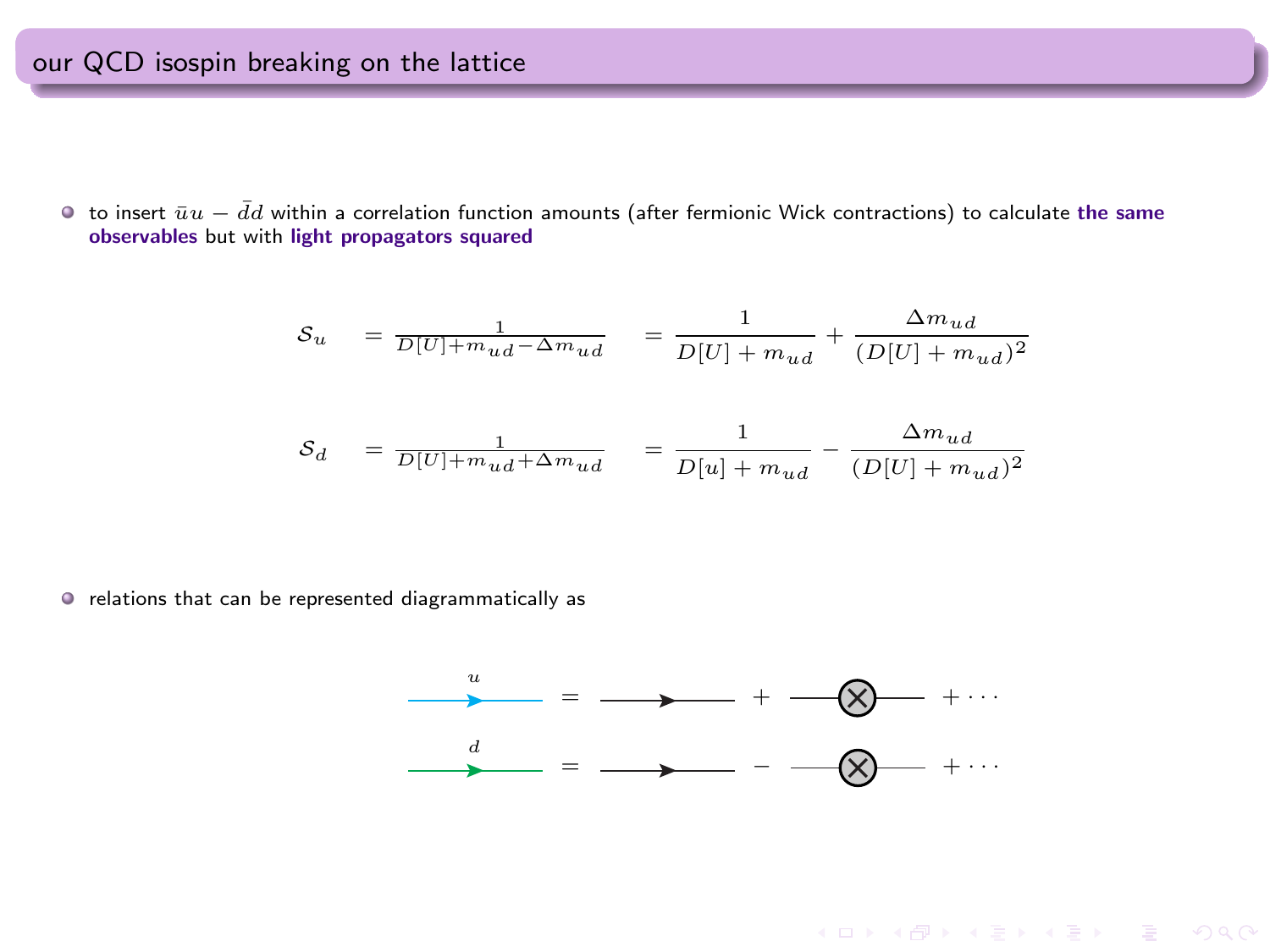### our QCD isospin breaking on the lattice: two point functions

at first order in  $\Delta m_{ud}$  pion mass and decay constants don't get a correction (here  $\pi^\pm$  but it works also for  $\pi^0$  because  $\langle \pi \| \hat{S} \| \pi \rangle = \langle 1, I_3 \| 1, 0 \| 1, I_3 \rangle = 0$ 



 $\circ$  the kaons do get a correction



 $\bullet$  this means that at first order (δ. stays for relative variation while  $\Delta$ , for absolute variation),

$$
\delta_u \left( \frac{F_K}{F_\pi} \right) = \frac{\Delta_u F_K}{F_K} - \frac{\Delta_u F_\pi}{F_\pi} = \frac{F_K - F_{K^+}}{F_K}
$$

KED KAP KED KED E LOQO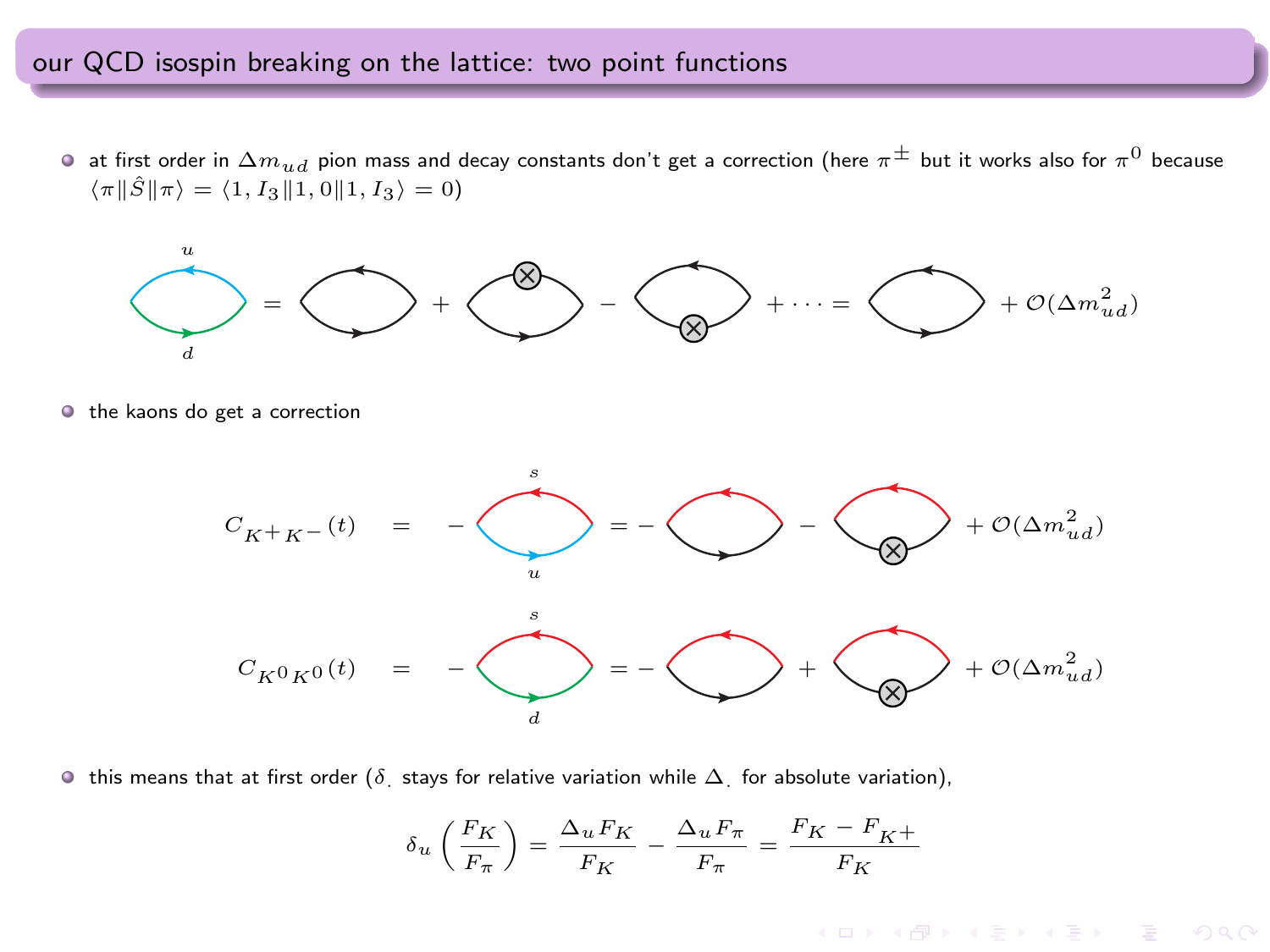# what do we expect from "corrected" correlation functions?



K ロ ▶ K @ ▶ K 할 ▶ K 할 ▶ ① 할 → ① 익 (2)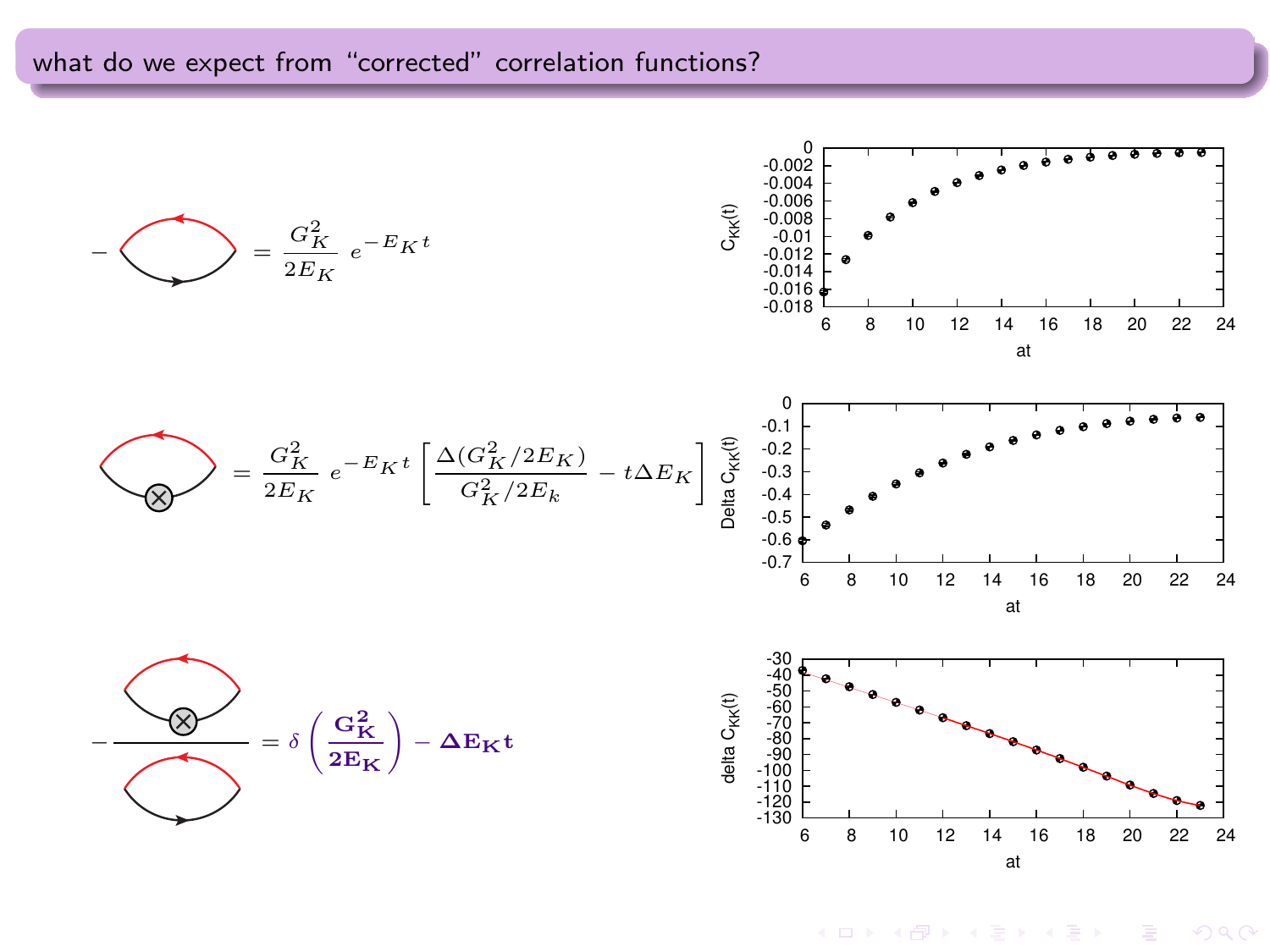# our QCD isospin breaking on the lattice: kaons two point functions



by considering pseudoscalar-pseudoscalar correlators and by taking into account the finite time extent of the lattice, we fit correlations at different  $\vec{p}$  according to,

$$
\delta C_{KK}(\vec{p},t) = \delta \left( \frac{G_K^2 e^{-E_K T/2}}{2E_K} \right) + \Delta E_K (t - T/2) \tanh \left[ E_K (t - T/2) \right] + \dots
$$

• and extract  $F_K$  and  $\delta F_K$  according to

$$
F_K = (m_s + m_{ud}) \frac{G_K}{M_K^2} \qquad \qquad \delta F_K = \frac{\Delta m_{ud}}{m_s + m_{ud}} + \delta G_K - 2 \delta M_K
$$

 $A \equiv \begin{pmatrix} 1 & 0 & 0 \\ 0 & 0 & 0 \\ 0 & 0 & 0 \\ 0 & 0 & 0 \\ 0 & 0 & 0 \\ 0 & 0 & 0 \\ 0 & 0 & 0 & 0 \\ 0 & 0 & 0 & 0 \\ 0 & 0 & 0 & 0 \\ 0 & 0 & 0 & 0 \\ 0 & 0 & 0 & 0 & 0 \\ 0 & 0 & 0 & 0 & 0 \\ 0 & 0 & 0 & 0 & 0 \\ 0 & 0 & 0 & 0 & 0 & 0 \\ 0 & 0 & 0 & 0 & 0 & 0 \\ 0 & 0 & 0 & 0 & 0 & 0 \\ 0 & 0 & 0 &$ 

 $OQ$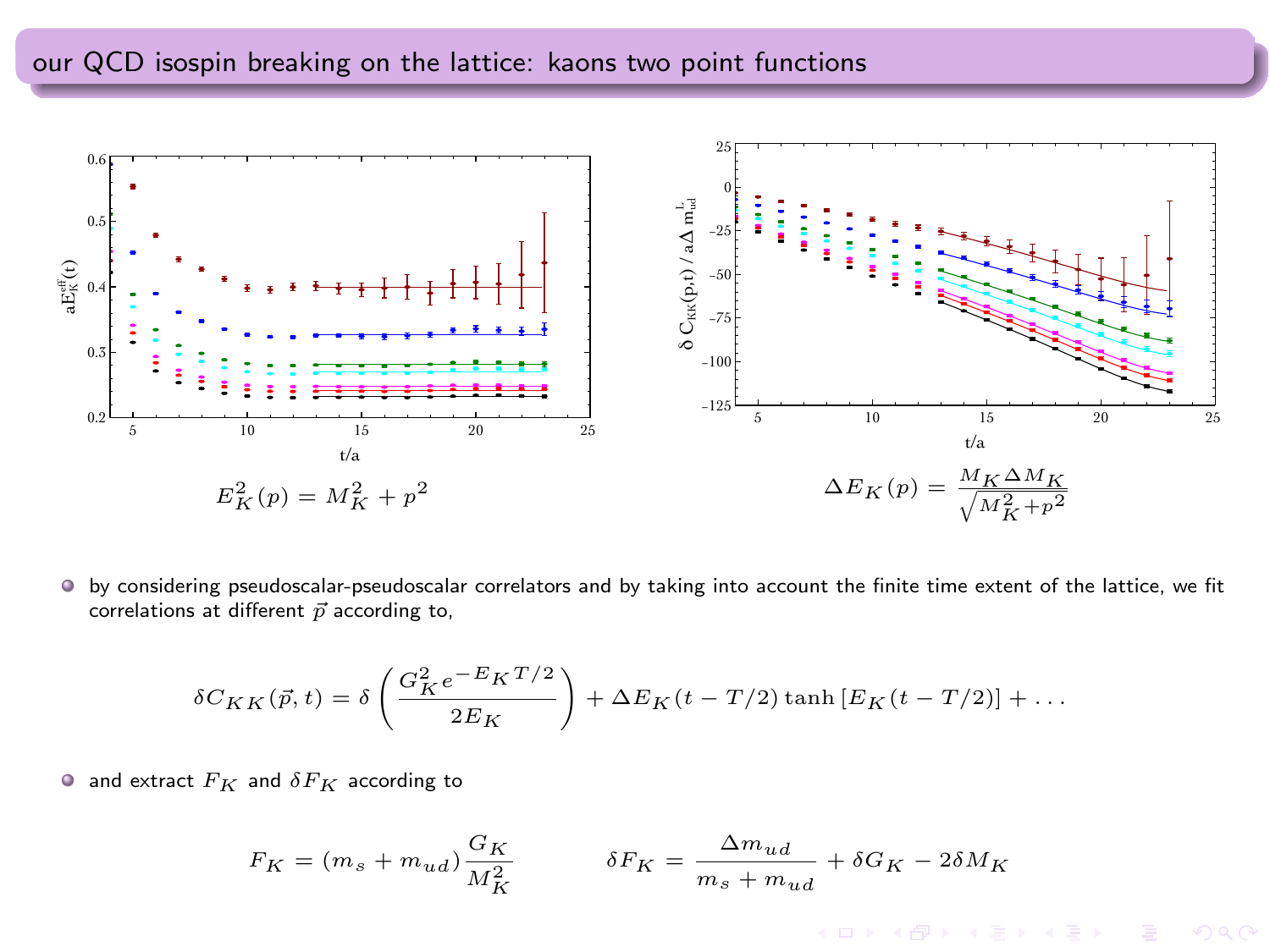extracting  $[m_d - m_u]^{QCD}$ : QED corrections

- in order to extract  $2\Delta m_{ud}^{QCD}=[m_d-m_u]^{QCD}$  we need experimental inputs and we cannot neglect QED corrections
- If we work at first order in the QED coupling constant and  $\Delta m_{ud}$  and neglect terms of  $\mathcal{O}(\alpha_{em}\Delta m_{ud})$ , some of the relevant Feynman diagrams entering kaons two point functions are



- $\bullet$  the electromagnetic corrections to  $C_{KK}(t)$  are logarithmically divergent, corresponding to the renormalization of the quark masses, and the separation of QED and QCD effects is ambiguous (prescription dependent)
- in the chiral limit QED corrections to  $M_{K0}^2 M_{K^+}^2$  and  $M_{\pi0}^2 M_{\pi+}^2$  are the same (Dashen's theorem)
- $\bullet$  beyond the chiral limit violations to Dashen's theorem are parametrized in term of small parameters

 $\varepsilon_{\gamma} = 0.7(5)$  from FLAG: Eur. Phys. J. C71 (2011) our prescription, for the time being

$$
\left[M_{K0}^{2} - M_{K+}^{2}\right]^{QCD} = \left[M_{K0}^{2} - M_{K+}^{2}\right]^{exp} - (1 + \varepsilon_{\gamma})\left[M_{\pi0}^{2} - M_{\pi+}^{2}\right]^{exp} = 6.05(63) \times 10^{3} \text{ MeV}^{2}
$$

 $\varepsilon_{\gamma} = 0 \rightarrow 5.16 \times 10^3 \text{ MeV}^2$ 

#### **KORK REPARE PROPERTY**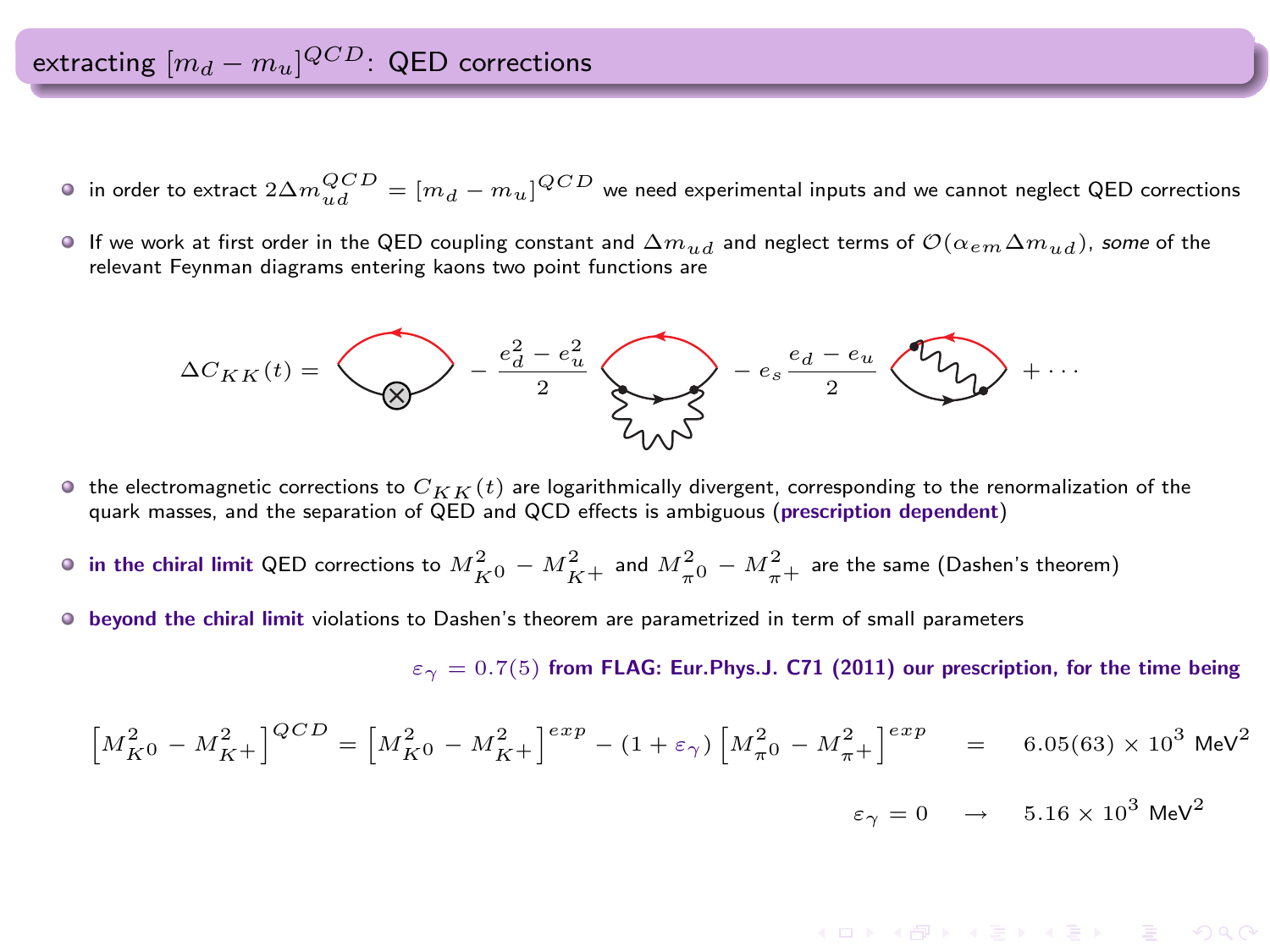# extracting  $[m_d - m_u]^{QCD}$ : chiral-continuum extrapolations



 $[m_d - m_u]^{QCD}$   $(\overline{MS}, 2GeV) = 2\Delta m_{ud}^{QCD}$ 

 $= 2.35(8)(24)$  MeV

chiral perturbation theory formulae can be derived from known results

 $n_f = 2 + 1$ : Gasser and Leutwyler Nucl. Phys. B250(1985)<br>non unitary  $n_f = 2$ : S.Sharpe Phys. Rev. D56(1997)

$$
\label{eq:11} \begin{split} \frac{\Delta M_{K}^{2}}{\Delta m_{ud}}&=B_{0}\left\{1+2(m_{ud}+m_{s})\hat{B}_{0}(2\alpha_{8}-\alpha_{5})+4m_{ud}\hat{B}_{0}(2\alpha_{6}-\alpha_{4})\right.\\ &\left.+\hat{B}_{0}m_{s}\log(2\hat{B}_{0}m_{s})+\hat{B}_{0}\frac{m_{s}+m_{ud}}{m_{s}-m_{ud}}\left[m_{s}\log(2\hat{B}_{0}m_{s})-m_{ud}\log(2\hat{B}_{0}m_{ud})\right]\right\} \end{split}
$$

where  $\alpha_i$  are low energy constants and  $\hat{B}_0=2B_0/(4\pi F_0^2)$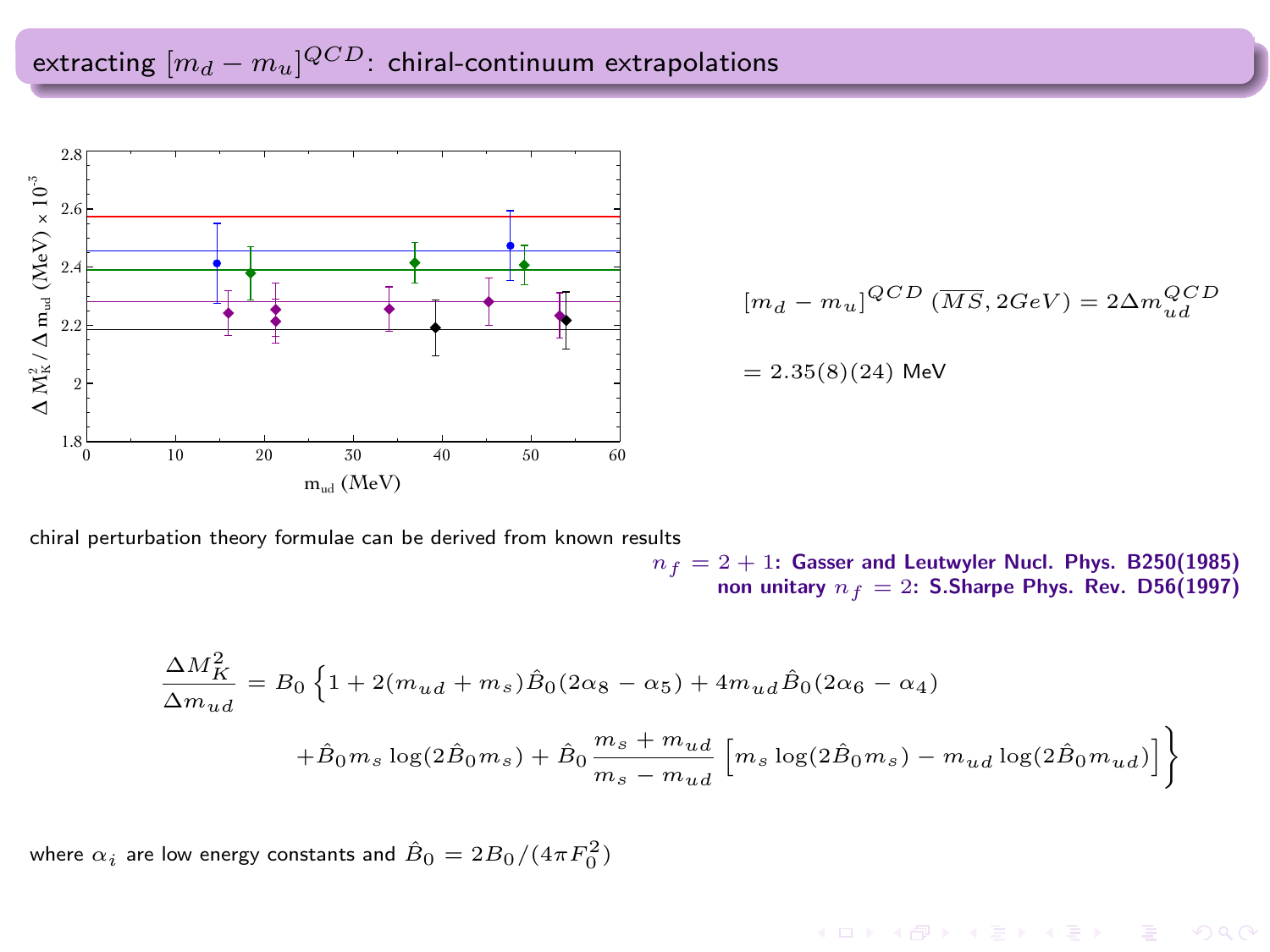calculating  $\delta F_K^{QCD}$ . chiral-continuum extrapolations



$$
\left[\frac{F_{K} + / F_{\pi} +}{F_{K}/F_{\pi}} - 1\right]^{QCD} = -0.0039(3)(2)
$$
  

$$
\epsilon_{\gamma} = 0 \longrightarrow -0.0032(3)
$$

to be compared with

$$
\left[\frac{F_{K^+}/F_{\pi^+}}{F_K/F_{\pi}} - 1\right]^{Xpt} = -0.0022(6)
$$

**KORKARK (ERKER) EL POLO** 

chiral perturbation theory formulae can be derived from known results

 $n_f = 2 + 1$ : Gasser and Leutwyler Nucl. Phys. B250(1985) non unitary  $n_f = 2$ : S.Sharpe Phys. Rev. D56(1997)

$$
\frac{\delta F_K}{\Delta m_{ud}} = \frac{B_0}{2} \left\{ \alpha_5 - \hat B_0 \frac{m_s + m_{ud}}{m_s - m_{ud}} \left[ m_s \log(2 \hat B_0 m_s) - m_{ud} \log(2 \hat B_0 m_{ud}) \right] \right\}
$$

where  $\alpha_i$  are low energy constants and  $\hat{B}_0=2B_0/(4\pi F_0^2)$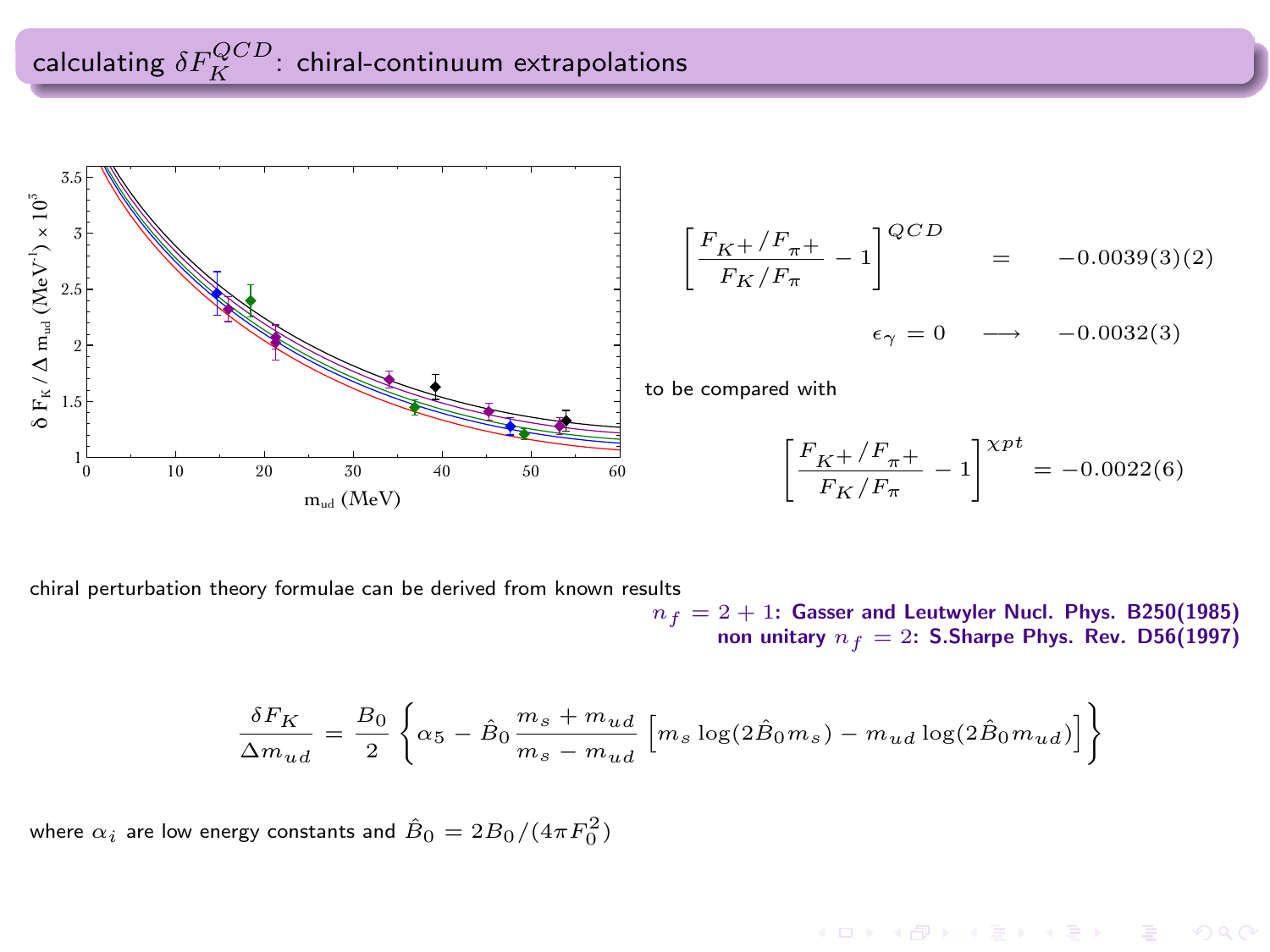form factors parametrizing semileptonic decays can be calculated with good precision by considering double ratios of three point correlation functions

calculating  $\delta f_+^{K\pi}(q^2)$ 



KORK ERKER ER AGA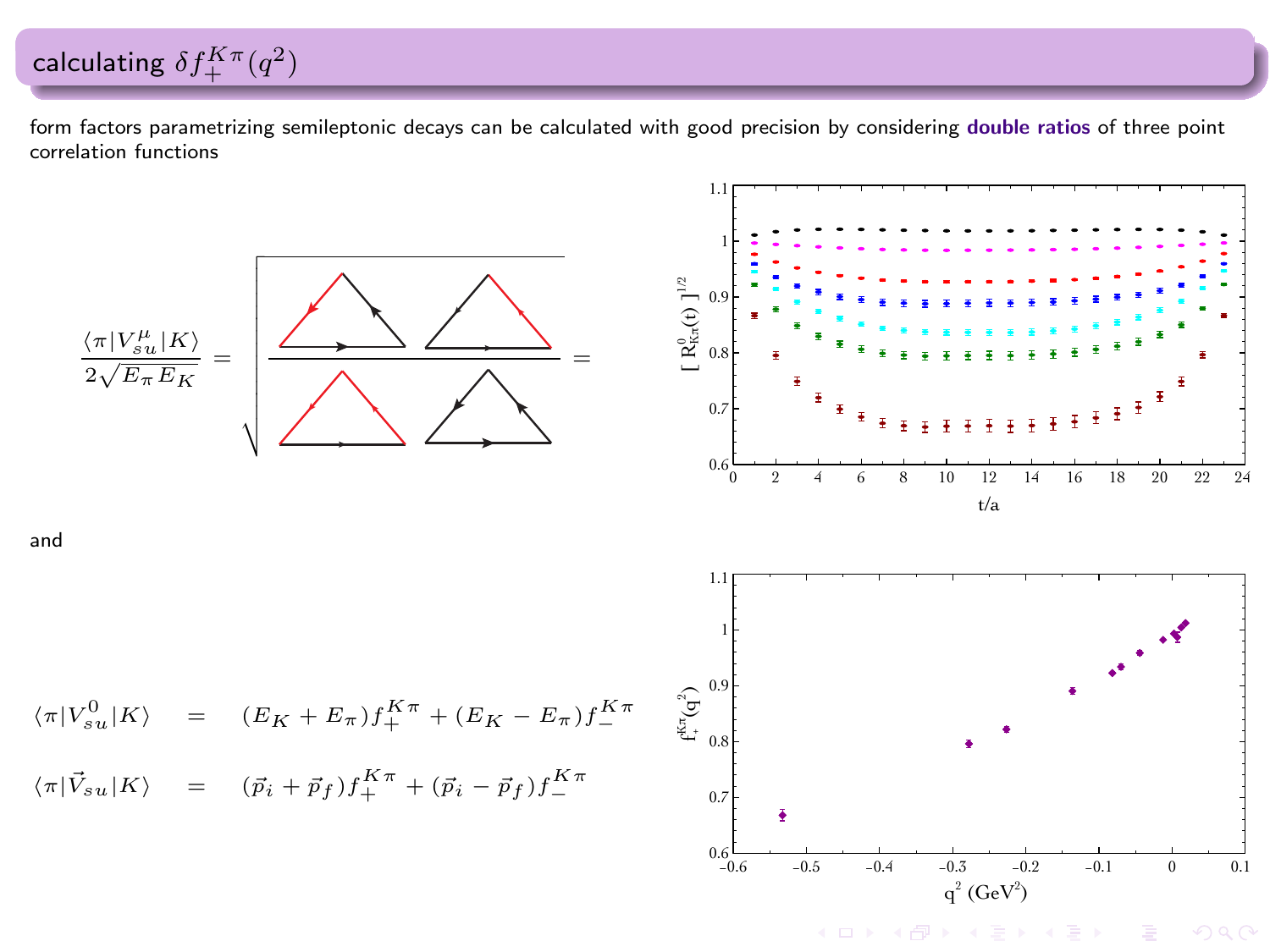# calculating  $\delta f_+^{K\pi}(q^2)$

the diagrammatic expansion in the  $K^0 \rightarrow \pi^- \ell \nu$  is



and is different, because of the **disconnected diagrams**, from the  $K^+ \rightarrow \pi^0 \ell \nu$  case

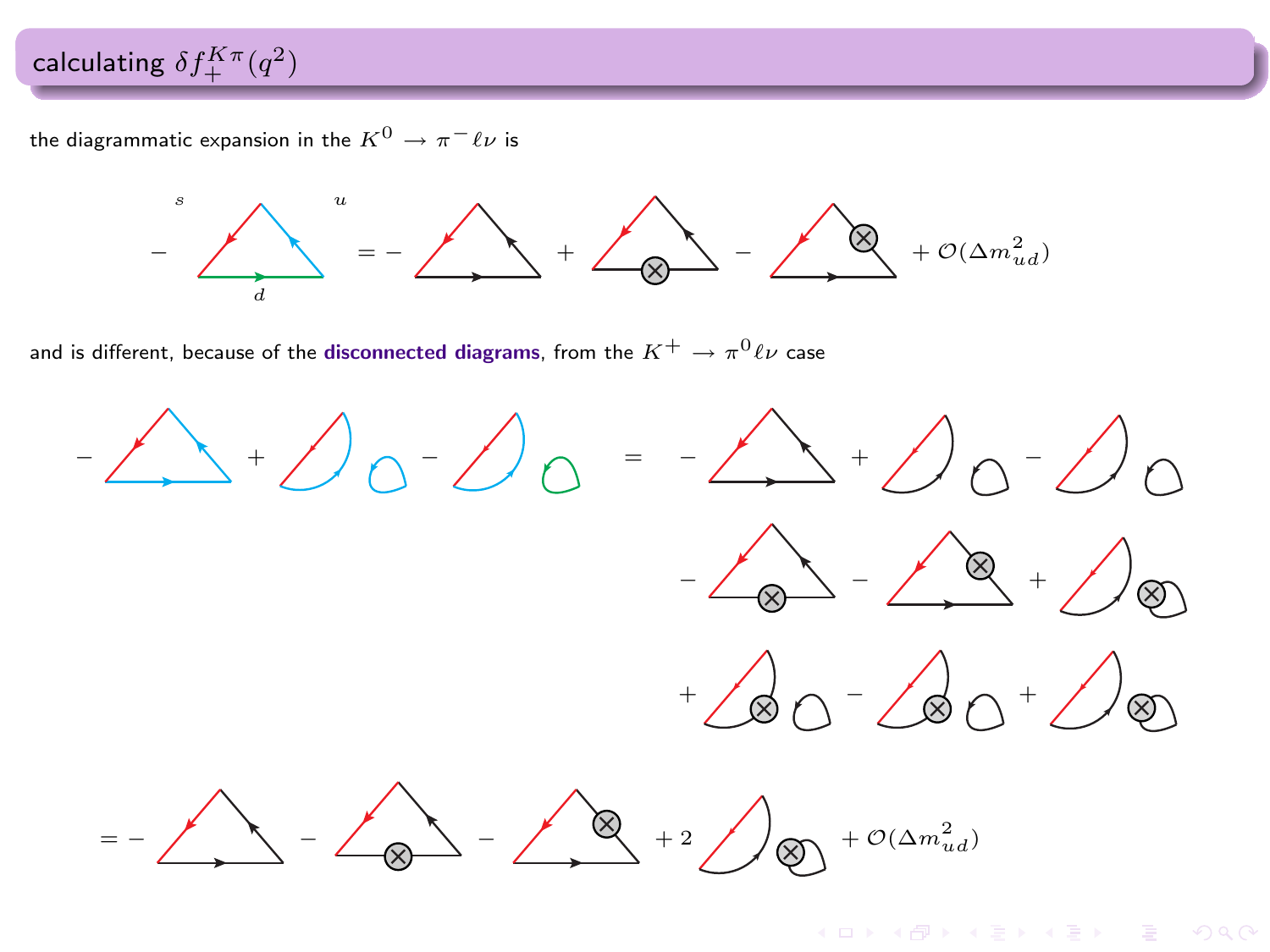calculating  $\delta f_+^{K\pi}(q^2)$ 



what do we expect from corrected three point correlation functions?

$$
\begin{split} &C_{K\pi}^{\mu}(t)=Z_{K\pi}^{\mu}\ e^{-E_{K}t}\ e^{-E_{\pi}(T-t)}\\ &\Delta C_{K\pi}^{\mu}(t)=\left(\Delta Z_{K\pi}^{\mu}-Z_{K\pi}^{\mu}\Delta E_{K}t\right)\ e^{-E_{K}t}\ e^{-E_{\pi}(T-t)}\\ &\delta C_{K\pi}^{\mu}(t)=\left(\delta \mathbf{Z}_{\mathbf{K}\pi}^{\mu}-\Delta \mathbf{E}_{\mathbf{K}}t\right) \end{split}
$$



 $OQ$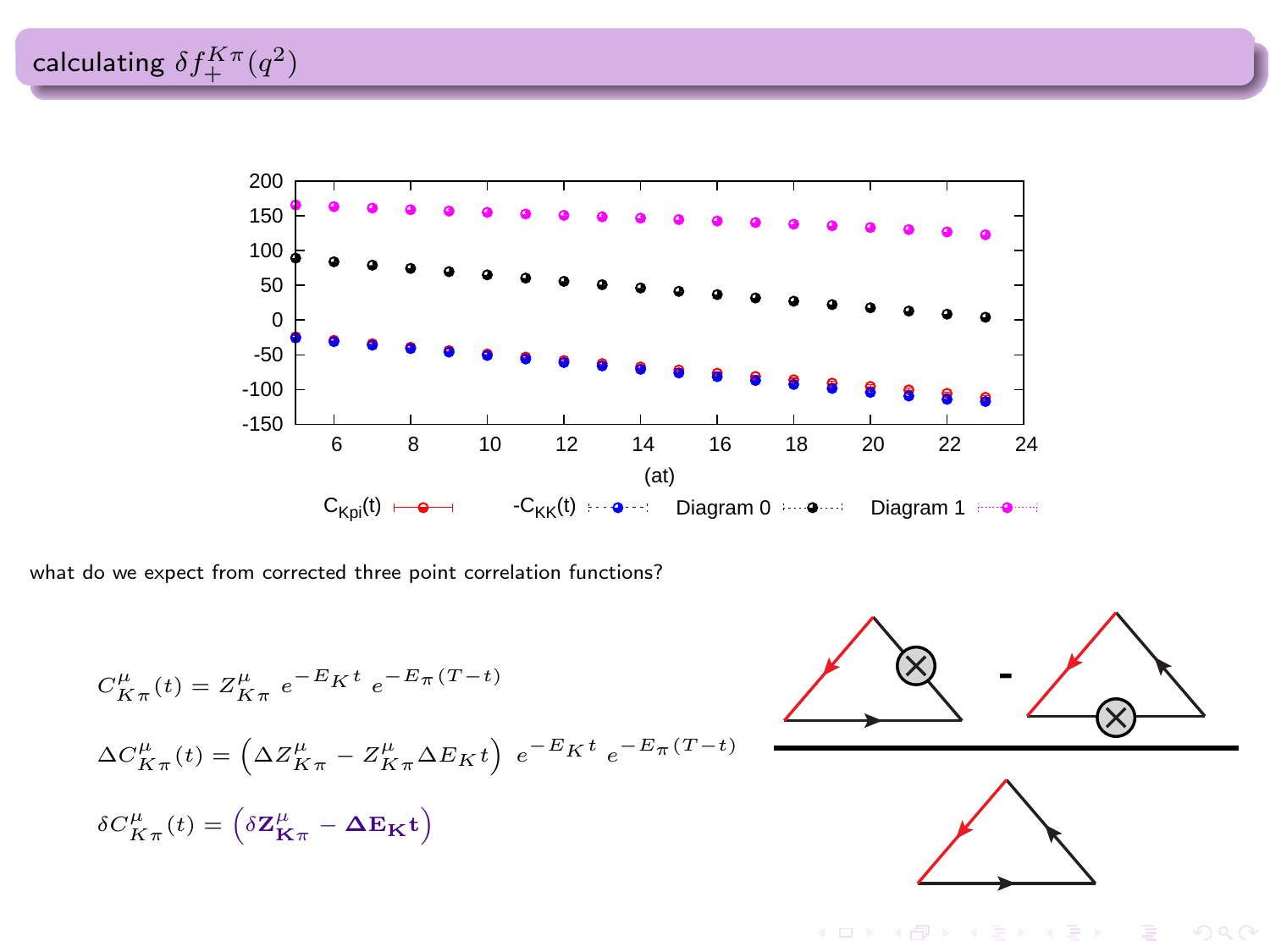

- $\bullet$  in this work we have not calculated disconnected diagrams
- $\bullet$  we can only show results for the  $K^0 \rightarrow \pi^- \ell \nu$  case (above)
- $\bullet$  this is a quantity that cannot be measured directly and the missing contribution, according to  $\chi$ pt, is expected to be much bigger
- the results given here make us confident on the possibility of completing the calculation by including disconnected diagrams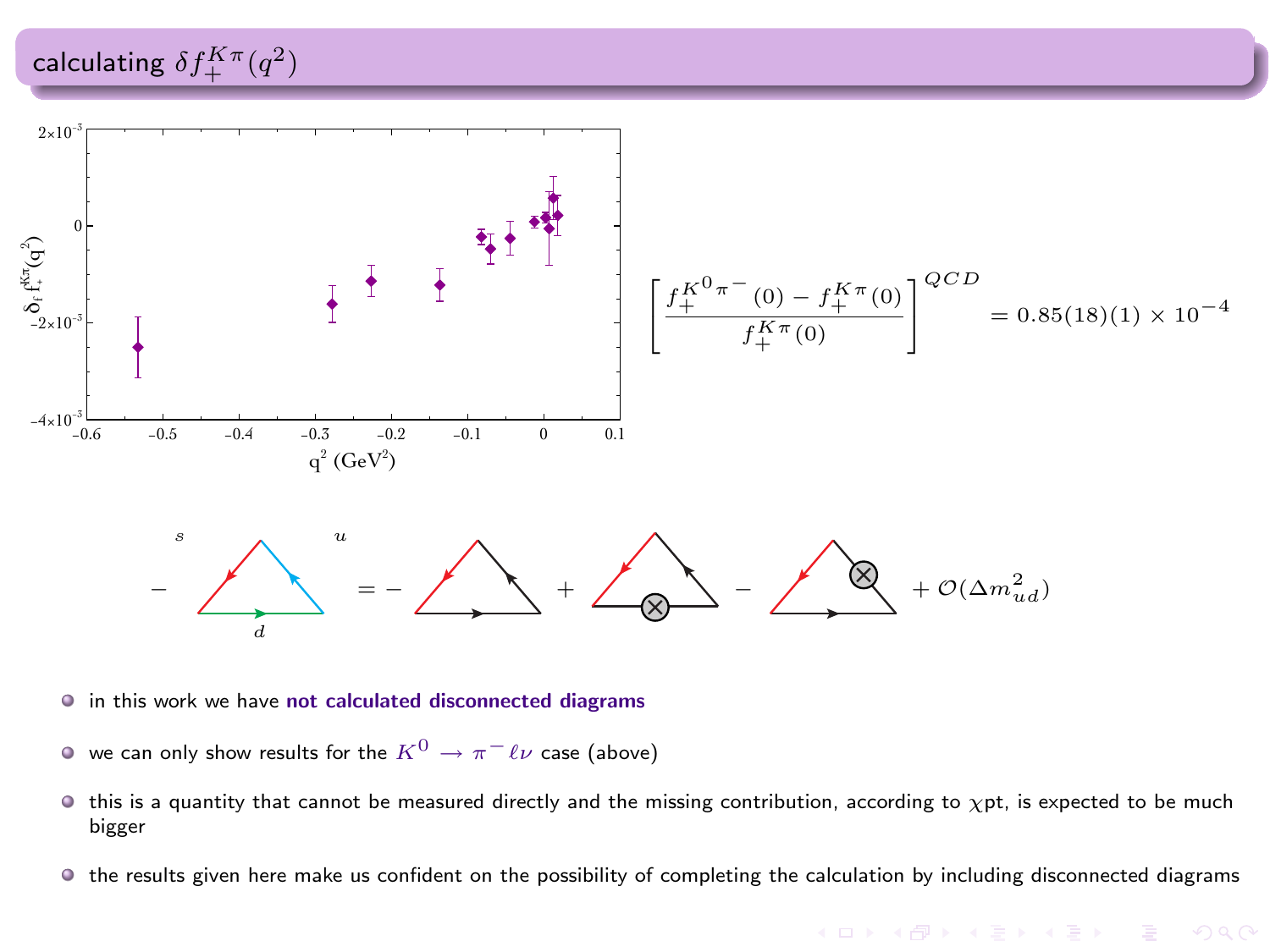- **•** first results obtained by applying our method look very promising
- $\bullet$  the method is general and can be applied to many observables, even at second order: we plan to apply it to  $M_{-+} M_{-0}$
- we shall also refine our results in the case of nucleon masses and form factors
- first small steps toward the calculation of other observables that are relevant for phenomenological applications (long distance effects, etc.)
- $\bullet$   $U$ -spin corrections?

$$
\langle
$$
 surface of the unitarity triangle  
  $\rangle$   $\propto$   $(m_s^2 - m_d^2)$   $(m_b^2 - m_d^2)$   
 $(m_b^2 - m_s^2)$ 

**KORK REPARE PROPERTY** 

we are computing QED effects by ourself . . .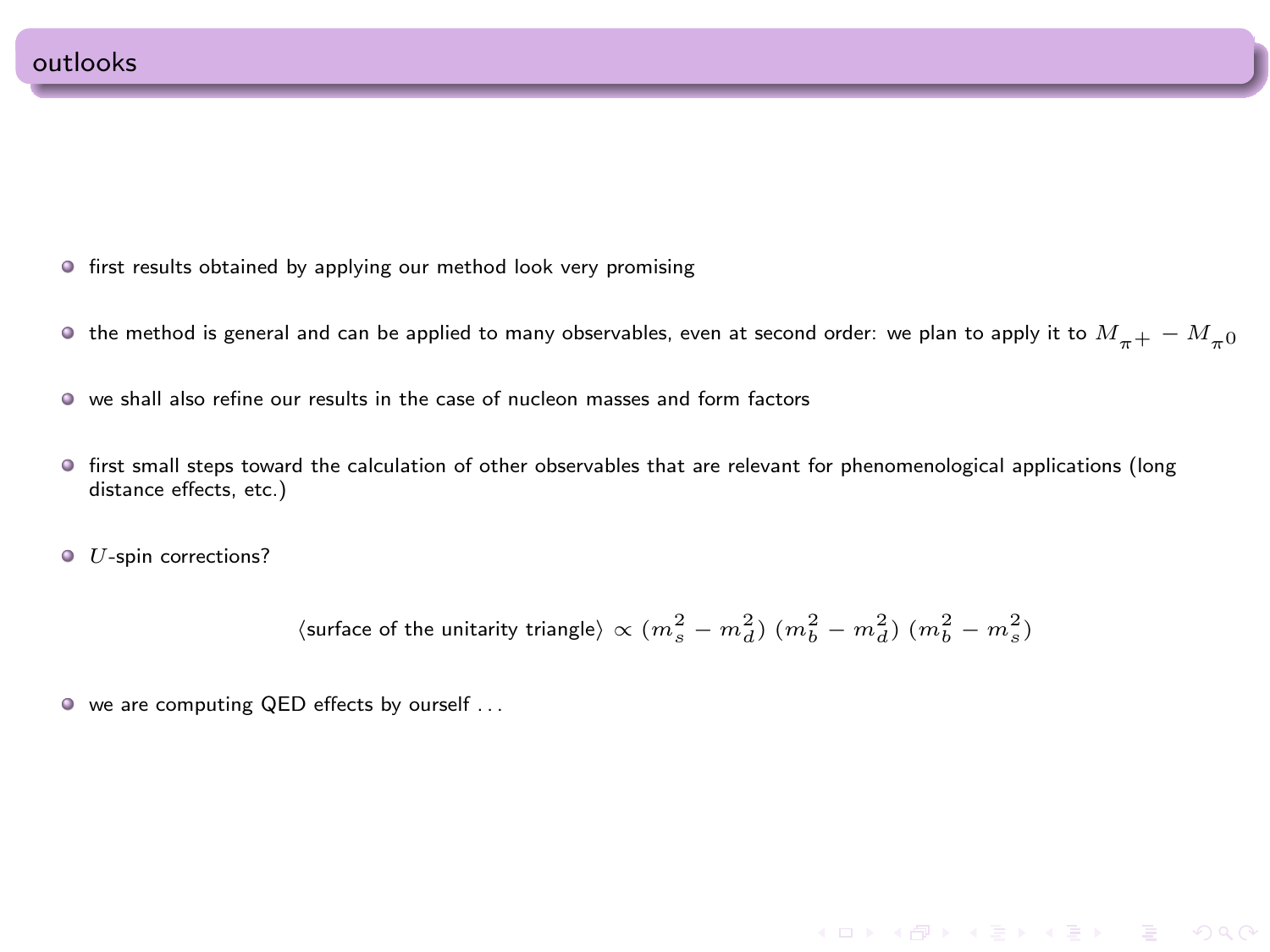# non-compact QED on the lattice: our approach

we include QED interactions perturbatively and calculate the photon propagator stochastically

$$
-\langle \overbrace{\nabla \chi} \rangle = -\frac{e_s e_u}{2} \sum_{x,y} D_{\mu\nu}(x-y) T\langle 0| \bar{s}(t) \gamma_5 u(t) V_s^{\mu}(x) V_u^{\nu}(y) \bar{u}(0) \gamma_5 s(0) |0\rangle
$$
  

$$
= -\frac{e_s e_u}{2} \sum_{x,y} \sum_{B} B_{\mu}(y) C_{\nu}(x) T\langle 0| \bar{s}(t) \gamma_5 u(t) V_s^{\mu}(x) V_u^{\nu}(y) \bar{u}(0) \gamma_5 s(0) |0\rangle
$$

does it works?





well, from the numerical point of view it seems to work. the physics will come soon!!